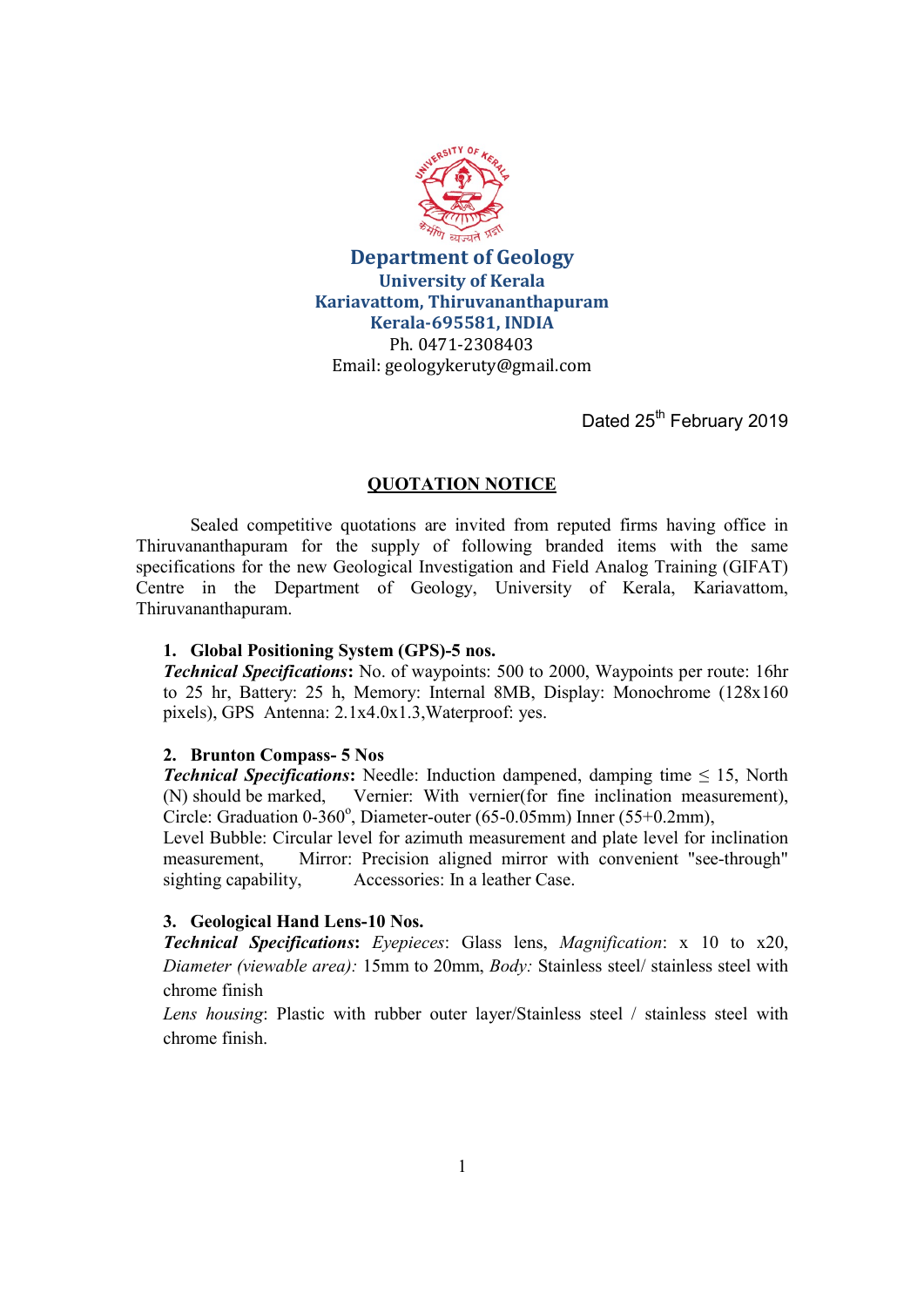#### 4. Geological Hammer- 5 Nos

Technical Specifications: Head weight - 600 grams or above, Material – Steel Head Width- 7 inch or above, *Overall Length*- 11 inch or above, *Handle* - steel, bound in leather, Edge - Pointed tip.

#### 5. Laser Range Finders / Laser Distance Meter

Technical Specifications: Distance: 5 m to 500m, Magnification Power: 6X Objective Lens Diameter: 20 - 25mm, Dimensions (L x H x W) (mm): 130 x 69 x 45 Power source CR2 lithium battery x 1 (DC3V), Auto power shutoff function equipped (after 30 sec.), Water proof: Yes

- 6. High quality Rock thin sections with corresponding hand specimens. Igneous rocks- 7 Nos Metamorphic Rocks-7 Nos Sedimentary rocks-7 Nos Ultramafic rocks-12 Nos Wards collection of samples- Catalog No. 470233-426 and Catalog No. 470024-960
- 7. High quality mineral thin sections- 4 Nos (Wards Collection) Olivine - Catalog No. 470024928 Kyanite- catalog No. 470024892 Andalusite- catalog No. 470024920 Nepheline- catalog No. 470024900

# 8. Multiparameter Water Quality Analyser with Fluoride Ion Electrode (PORTABLE METER pH/ mV/ISE /TEMP.)

#### SPECIFICATIONS

Waterproof handheld meter with software, power adapter & carrying kit set (all probes should have 3 m cable length). The instrument should have the following specifications:

- $\triangleright$  Date and Time to meet GLP
- $\triangleright$  Password protection
- $\triangleright$  Calibration reminder & high/low alarm
- $\triangleright$  Toggle views with a touch of a button
- $\triangleright$  Graphic LCD with adjustable backlight
- $\triangleright$  Calibrate with custom pH buffer values or preset buffer groups
- $\geq 500$  point memory log manually or at intervals
- $\triangleright$  Easily view calibration data
- $\triangleright$  Upgradable software
- $\triangleright$  Selectable 0.1 / 0.01 / 0.001 pH resolution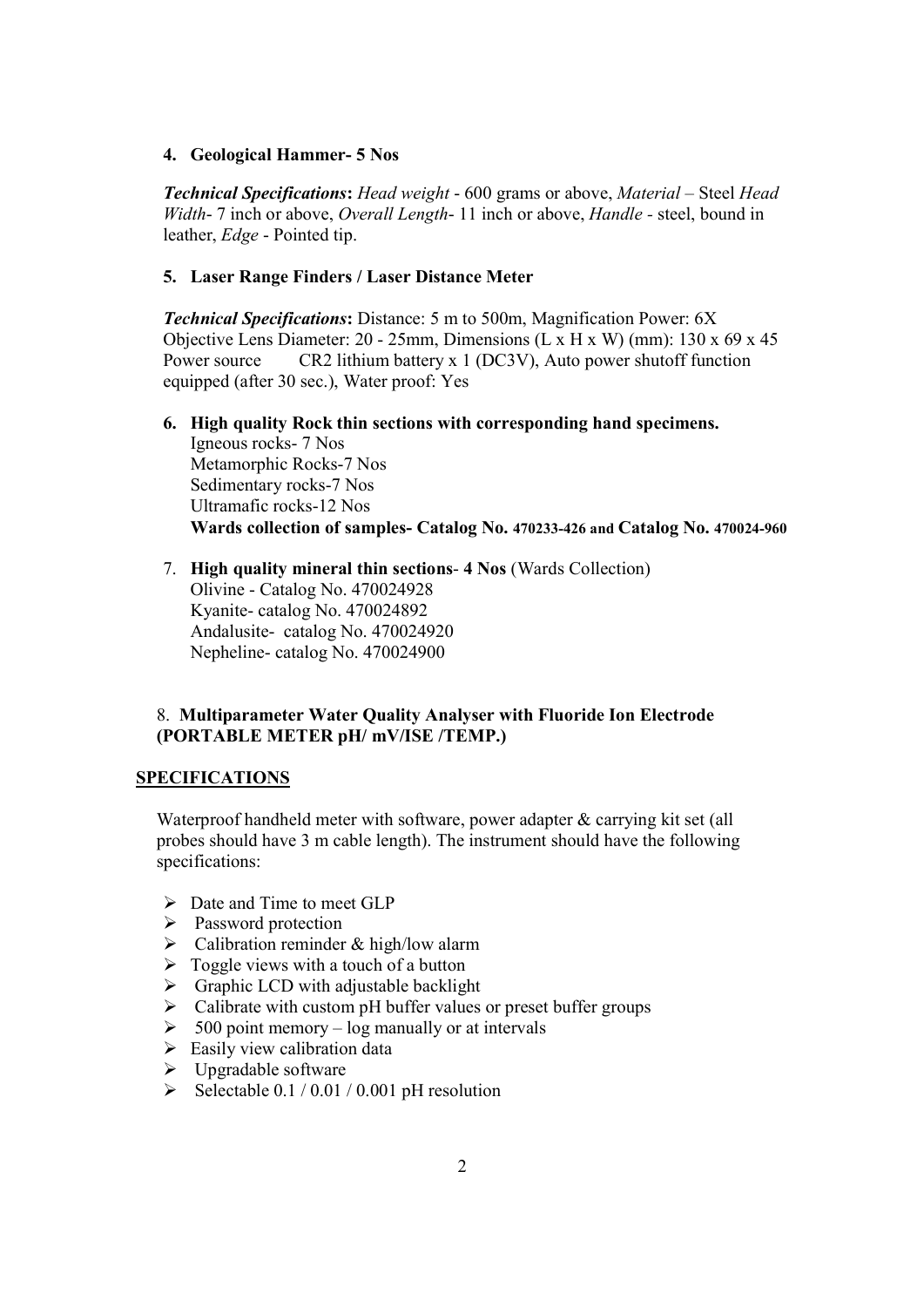# Individual specifications of each electrode are as follows:

| pH | Range                | $-2.000$ to 20.000 pH                                                                                                                                                                                                                          |
|----|----------------------|------------------------------------------------------------------------------------------------------------------------------------------------------------------------------------------------------------------------------------------------|
|    | Resolution           | $0.1/0.01/0.001$ pH                                                                                                                                                                                                                            |
|    | Accuracy             | $\pm 0.002$ pH + 1 LSD                                                                                                                                                                                                                         |
|    | <b>Buffer Sets</b>   | USA: 2.000, 4.010, 6.997, 10.013, 12.000<br>NIST: 1.678, 4.010, 6.865, 9.184, 12.460<br>DIN: 1.090, 3.060, 4.650, 6.790, 9.230, 12.750<br>FSCI: 1.000, 3.000, 6.000, 8.000, 10.000, 13.000<br>CUSTOM: Any 2-5 values, $\geq 1.0$ pH unit apart |
|    | Slope Display        | Yes, up to 5 different slopes with offset                                                                                                                                                                                                      |
|    | Temp<br>Compensation | Automatic or manual (0 to $100 \degree C / 32$ to $212 \degree F$ )                                                                                                                                                                            |

|             | Range                                                                   | 0.001 to 19999 ( $\pm 2000$ mV)                                             |  |
|-------------|-------------------------------------------------------------------------|-----------------------------------------------------------------------------|--|
|             | Resolution                                                              | $0.001 / 0.01 / 0.1 / 1$ (automatic)                                        |  |
|             | Units                                                                   | ppm, $mg/L$ , molar                                                         |  |
| Ion         |                                                                         |                                                                             |  |
|             | Accuracy                                                                | 0.5 % full scale (monovalent ion)                                           |  |
|             |                                                                         | 1 % full scale (divalent ion)                                               |  |
|             | Cal Points                                                              | 2 to 6 points from one of following groups;<br>0.001, 0.01, 0.1, 1, 10, 100 |  |
|             |                                                                         | 0.01, 0.1, 1, 10, 100, 1000                                                 |  |
|             |                                                                         | 0.02, 0.2, 2, 20, 200, 2000                                                 |  |
|             |                                                                         | 0.1, 1, 10, 100, 1000, 10000                                                |  |
|             |                                                                         | 0.05, 0.5, 5, 50, 500, 5000                                                 |  |
| mV          | Range                                                                   | 2000.0 mV / Rel. mV                                                         |  |
|             | Resolution                                                              | $0.1 \text{ mV}$                                                            |  |
|             | Accuracy                                                                | $\pm 0.2$ mV or $\pm 0.05$ % whichever is greater                           |  |
|             | Offset Adjustment                                                       | Up to $\pm 150$ mV                                                          |  |
| Temperature | Resolution                                                              | 0.1 °C / 0.1 °F                                                             |  |
|             | Resolution                                                              | $\pm 0.3$ °C / $\pm 0.5$ °F                                                 |  |
|             | Callibration                                                            | Offset in 0.1 ° increments; offset range: $\pm$ 5 °C / 9 °F                 |  |
| Output      | RS-232 (phono plug), mini-B USB, stirrer                                |                                                                             |  |
| Language    | English, French, Spanish, German, Italian Chinese, Korean, & Portuguese |                                                                             |  |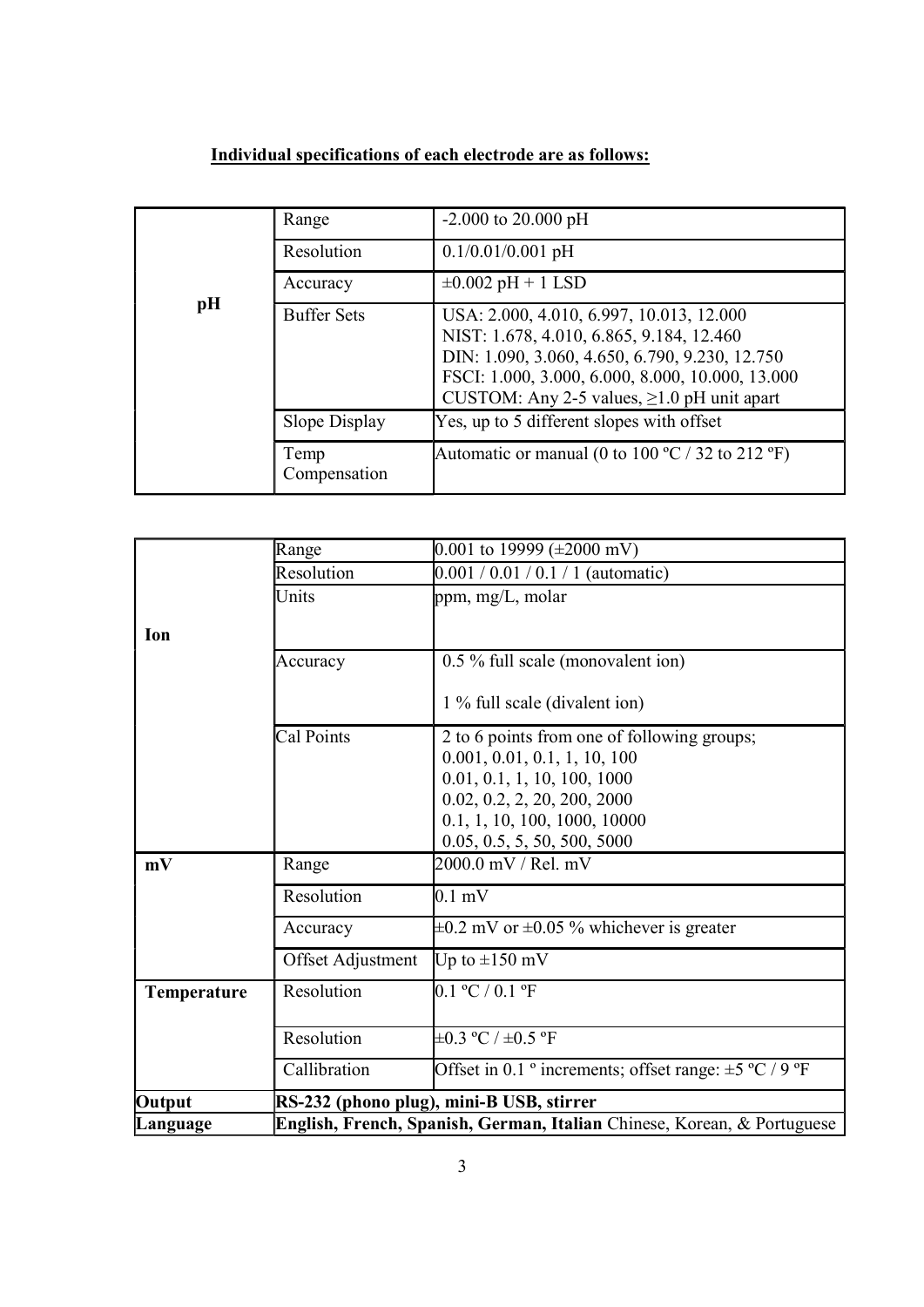| <b>Selection</b>     |                                                                           |
|----------------------|---------------------------------------------------------------------------|
| <b>Memory</b>        | 500 data sets, viewable                                                   |
| <b>Datalogging</b>   | Manual, timed (selectable every 3 to 3600 seconds). Printer or CSV format |
| <b>Cal Due Alarm</b> | [Yes, user selectable from 8 hrs, $16$ hrs, $\&$ 1-31 days                |
| <b>High / Low</b>    | Yes, user selectable, visual & audible                                    |
| <b>Alarms</b>        |                                                                           |

## ION SELECTIVE ELECTRODE

| <b>PARAMETER</b>                     | <b>FLUORIDE</b>           |
|--------------------------------------|---------------------------|
| <b>Type</b>                          | ISE - solid-state         |
| <b>Combination Or Half Cell</b>      | Combination               |
| <b>Refillable Or Gel (Sealed)</b>    | Refillable                |
| <b>Refill Solution</b>               | 13-620-431                |
| <b>Ionic Strength Adjuster</b>       | TISAB II 13-642-578       |
|                                      | TISAB III 13-641-874      |
| <b>Glass Or Plastic Body</b>         | Plastic                   |
| <b>Max Temp</b>                      | 80 °C                     |
| Length x Diameter (mm)               | $110 \times 13$           |
| <b>Connection</b>                    | <b>BNC</b>                |
| <b>Interferences</b>                 | OH <sup>-</sup>           |
| Range (ppm)                          | 0.02 to saturated         |
| <b>Calibration Solutions</b>         | 100 ppm (13-641-872)      |
|                                      | 1 ppm w/TISAB II (15-411) |
|                                      | 2 ppm w/TISAB II (15-412) |
|                                      | 10 ppm w/TISAB II         |
|                                      |                           |
| 0.1M                                 | NaF                       |
| <b>Typical application and Notes</b> | Drinking water, stack     |
|                                      | gases, sea water,         |
|                                      | minerals, soils, foods,   |
|                                      | biological fluids,        |
|                                      | toothpaste, ASTM/EPA      |
|                                      | Method                    |

Interested parties can submit quotations for single or multiple items. The Quotations should reach "The Head of the Department, Department of Geology, University of Kerala, Kariavattom, Thiruvananthapuram-695581 $\dot{v}$  on or before 15<sup>th</sup> March 2019, 4.30 pm. Subject to following conditions.

- 1. The quoted rate must include all taxes, delivery charges, installation and any other charges.
- 2. Complaints with the items supplied should be rectified /replaced to the satisfaction of the University by the suppliers at their own cost.
- 3. Payment will be made only after the supply and successful installation of the items at our site.